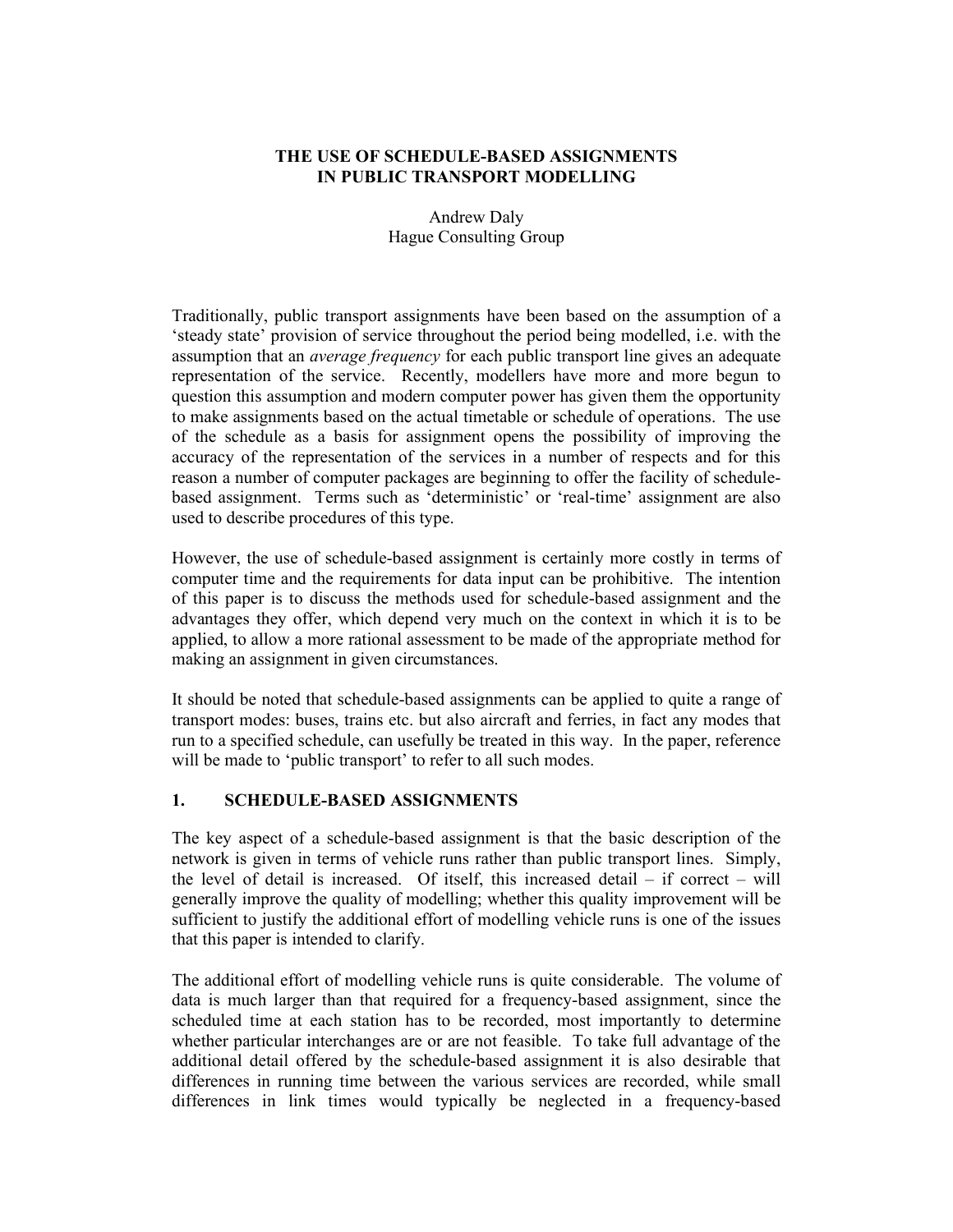assignment. To obtain and check all of this detailed information from a transport operator's timetable or operating schedule is obviously a considerable effort.

Further, particularly when testing alternative network designs for the future, it is often the case that the operator itself is unable to prepare detailed running schedules for a wide range of network designs. This means that either schedule-based assignments have to be abandoned or that approximations have to be made. However, the use of approximations for such forecasts can introduce systematic inconsistencies relative to forecasts in which schedules are available.

As in any assignment procedure, the main steps in making a schedule-based assignment are the generation of alternatives and the splitting of passenger flows among them. In this case, the alternatives would include not only paths but also vehicle runs. Generally, it can be said that the generation of alternatives is primarily a task of network processing, where the difficulties lie in efficient analysis of a large and complicated task, while the prediction of the split is a problem of modelling behaviour. In the present paper, the interest is primarily in this second issue but it is useful first to consider the ways in which the alternatives can be generated.

A number of software packages have been developed to deal with schedule-based assignment. As in most cases in which new methods are implemented, the first operational systems have been written as ad hoc programs by researchers and it is only recently that schedule-based assignment has been available in a major commercial package (EMME/2). While grafting schedule-based assignment onto an existing package has some disadvantages in terms of its flexibility and probably its run speed, compared to an *ad hoc* package, there are also numerous advantages and it is to be expected that other software manufacturers will offer this possibility in the future, should schedule-based assignment continue to grow in popularity.

The procedure implemented in EMME/2 has been described by Florian (1998). The algorithm appears to work as an extension of the basic EMME/2 procedure, which would generate a very large number of possible alternatives were not a pruning implemented which is based on the 'dominance' of one alternative over another. Dominance is under the control of user-specified parameters but can be set up, for example, to eliminate all alternatives that take a traveller to a point later than his best alternative to that point. This definition leads to a reduced set of alternatives such that a traveller departing at any given moment has a unique path to each destination. The advantage of using a comprehensive commercial package as a basis for the assignment is seen in the facilities that are available in EMME/2 for defining services and the flexibility of the parameters that can be specified for path choice.

A similar approach can be found in the Prolop package used by Netherlands Railways (Dam and Kieft, 1996). Here the numbers of alternatives are restricted by *ad hoc* rules such as specifying that interchanges may not take place at stations served by a single train service. Nine such criteria, some of them involving user-adjustable parameters, are employed. This leads to a reduced set of alternatives; comparing the criteria with those used in EMME/2, it appears that the choice sets in Prolop may be somewhat larger, since more interchange possibilities are retained.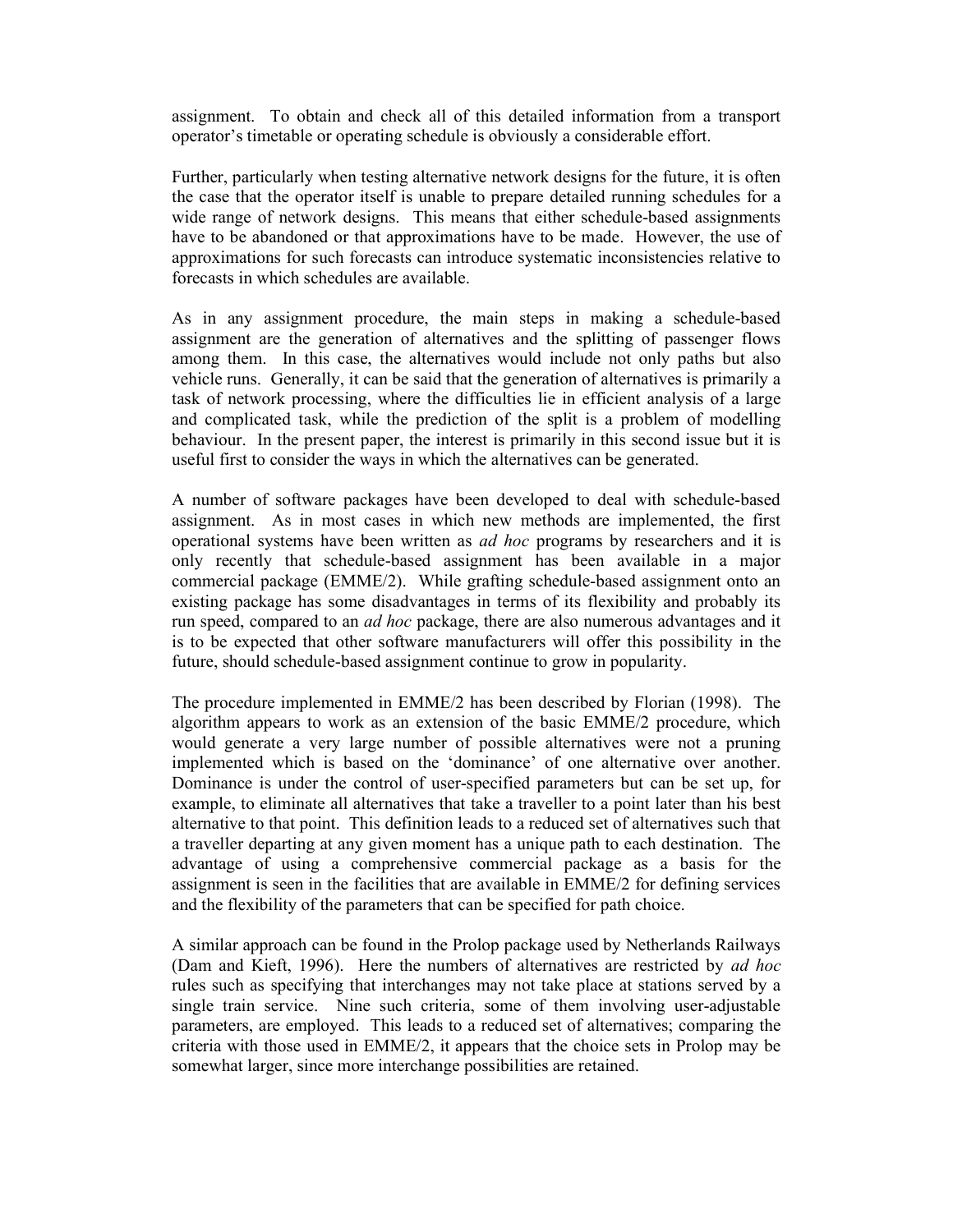Rather different is the procedure used by Nielsen et al. (1999) and Petersen (1999). Here the entire system, both path selection and the splitting of passengers, is based on sampling along the lines of the Stochastic User Equilibrium methods familiar in highway assignments. Given a draw of a random departure time and a random perturbation of the network, a traveller departing at a specific time is assigned to the unique least generalised cost path. Repeated draws yield different departure times but also potentially different paths for any given departure time. Attractive features of this method are that the path choice method remains simple, since only one path needs to be found for each random draw, and that the method can also accommodate a much more sophisticated description of the travelling population, with path choice parameters (such as 'values of time') varying continuously within the population. Disadvantages are that information has to be available about the variation of the path choice parameters and that the run times can become large when the networks are large because of the need for large-scale sampling.

An important common feature of all three of these approaches is the intimate relationship between the time of departure and the path chosen. In most cases, only one path is modelled for each time of departure.

The three computer implementations of schedule-based assignment are certainly not the only implementations currently in use, indicating that the interest in schedulebased assignment is quite widespread. It is also likely that further implementations will be made, particularly by commercial software manufacturers.

## 2. CHOICE OF SERVICE

In the previous section attention was given to the process of generating paths and various methods for discarding or 'pruning' less efficient paths were described. Given that efficient paths can be generated for a given departure time, the issue of path choice is then closely linked with that of predicting departure time. Two issues arise in this context:

- $\blacksquare$  the underlying preference of the travellers for travel at different times; and
- the preference they have for services which may vary in quality at different times.

These two issues are discussed in turn.

#### 2.1 Preferences for Travel Times

Usually, assignments are made for a specific time period, such as the morning peak, and an assumption is effectively made that the level of demand is constant within that period. When that period is at all extended, e.g. it exceeds an hour, such an assumption is no longer very accurate. For a frequency-based assignment, the failure of the assumption need not be very important because the output is only ever considered to be an average for the period. However, for a schedule-based assignment, when interest focuses on the numbers of trips carried by each vehicle run, a better procedure seems to be needed for spreading travellers over runs.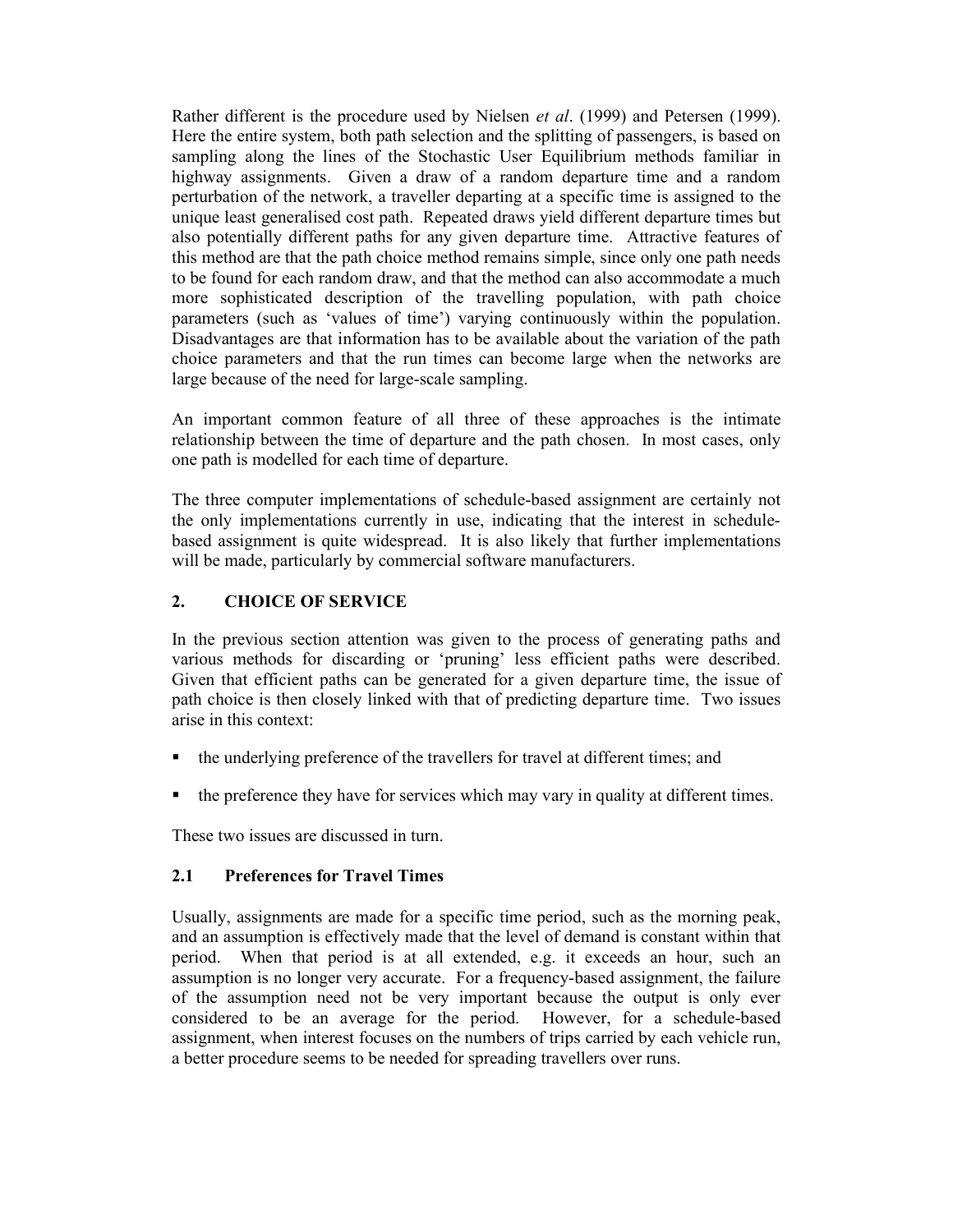The central problem here is of supply-demand interaction. Travellers choose a time for their trip as a function of the transport supply as well as of their basic requirements. There is no point turning up for a bus at 8.10, if that is the time you wish to travel, when you know that buses run at 8.00 and 8.30. This type of behaviour has been studied in more detail in the context of car travel, where drivers adjust their behaviour to avoid congestion (see, for example, van Vuren et al., 1998), but even in that context no solution has yet been found to determining when drivers would really like to travel. Interviewing procedures could be developed to address the issue, but these do not yet seem to have been carried out on a large scale.

In this context, the only reasonable procedure is to assume that the underlying demand for travel is distributed approximately uniformly over the period in question. Given sufficient data, the pattern of demand can in principle be modelled more accurately by reducing the length of the period, but it is important to avoid interpreting a choice of services motivated by supply as being an underlying preference. For this reason, in the absence of further information about preferences, the length of the periods being studied should be sufficient to include a whole cycle of the timetable.

The difficulty of obtaining good information about passengers' preferences for times of travel is a significant limitation on the improvement that can be obtained from schedule-based assignment. It is to be hoped that future research will reduce this limitation, possibly learning from the more extensive research on highway assignment.

# 2.2 Quality of Alternative Services

Classical behavioural modelling in transport planning measures the quality of service offered by travel alternatives by generalised cost, a measure of the 'impedance' to travel by that alternative including the cost of the alternative and the time taken – often separated into components such as walking, waiting, 'in-vehicle' etc. – weighted together to give an overall function. It is natural to consider whether such measures also could be used to compare alternative services. It is helpful to separate two separate aspects of each alternative, its specific generalised cost and its competitive situation relative to other services.

Each alternative can be considered to have a specific generalised cost, which is made up of:

- cost, i.e. the fare to be paid, often not varying with the path chosen although this can become an important issue when operators compete on price as well as on quality;
- travel time separated into time spent in vehicles of different quality, e.g. intercity trains, slow trains, trams, buses etc., in car or walk (or cycle) access and in any walking at interchanges; account may also be taken in more sophisticated software of other aspects of comfort, in particular of crowding and the class of travel but perhaps also of further comfort variables;
- number of interchanges (transfers) and interchange time; and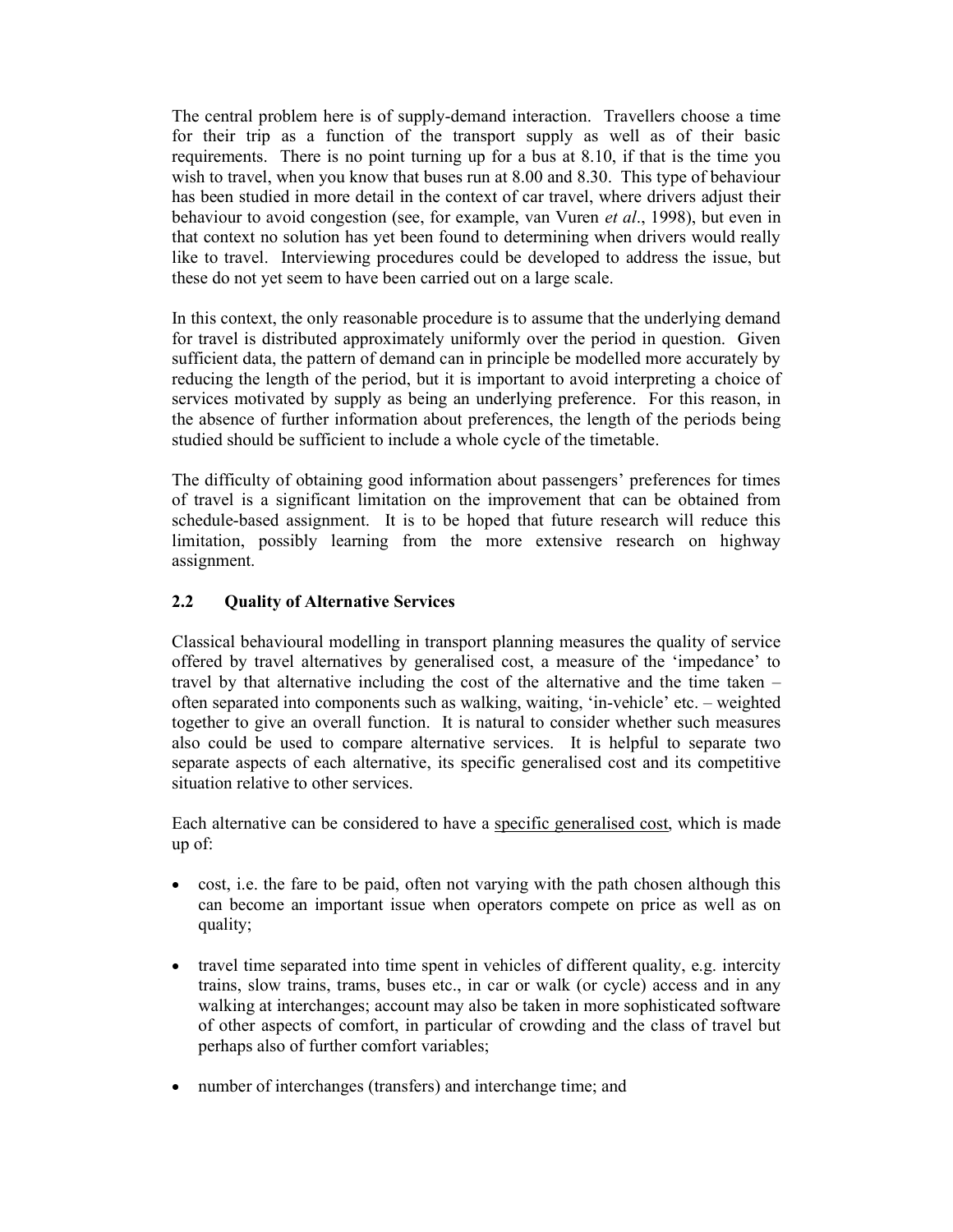waiting time and/or a measure of the distortion caused to the traveller's preferred schedule.

These specific components will typically appear as terms in the generalised cost of the alternatives. Weights for the components can be derived by statistical estimation procedures from observations of passengers' choices, or can be specified on the basis of previous experience.

The cost, travel time and interchange components are usually simple enough to formulate and estimate from network models. However, a more difficult problem is to describe waiting time and its overlap with the inconvenience caused to the traveller by diverting from his preferred schedule, which is often called 'schedule delay', even when the impact is actually to cause an earlier departure than desired.

A concept that is used in the work described by Nielsen *et al.* (1999) is that of 'hidden waiting time'. The idea here is to note that the average difference between the preferred time of departure and the actual time of departure of the first service used is half the headway of that service (providing the service is regular). However, a traveller who knows the timetable and is able to control his actual departure time will not spend all of that time waiting at the station, he or she will spend part of it at home (or wherever) under more attractive circumstances. This 'hidden waiting time' can be estimated and appropriate estimates of impedance can be estimated from observations of travellers' behaviour. The random sampling assignment procedure used in the Nielsen work also makes it possible to link the estimates of hidden waiting time with the possible choice of different paths at different travel times. Other software packages such as EMME/2 also have facilities to make similar calculations when suitable data is available.

It is not the case, however, that all passengers know the timetable and can control their departure times. These assumptions would be appropriate for travel to work by lower-frequency services, but in other circumstances one or other of the assumptions would be dubious. Estimating the impedance weight of hidden waiting time from observations allows some account to be taken of the proportion of the population for which the assumptions are true, but this approach gives a rather broad average that does not depend on the local situation and the scheduling of the specific services used. The procedure also ignores any difference between the actual arrival time and the desired arrival time.

To exploit fully the potential of schedule-based assignment it is therefore necessary to consider in more detail the local competition between services with which the passenger is confronted.

#### 2.3 Competition between Services

For each alternative a measure of its competitive situation is required. This has to do with its scheduling relative to the other alternatives. Thus if two buses are scheduled to run closely together with little difference in their intrinsic quality, the first bus will pick up many more passengers than the second, simply because it arrives first at the stops where passengers are waiting.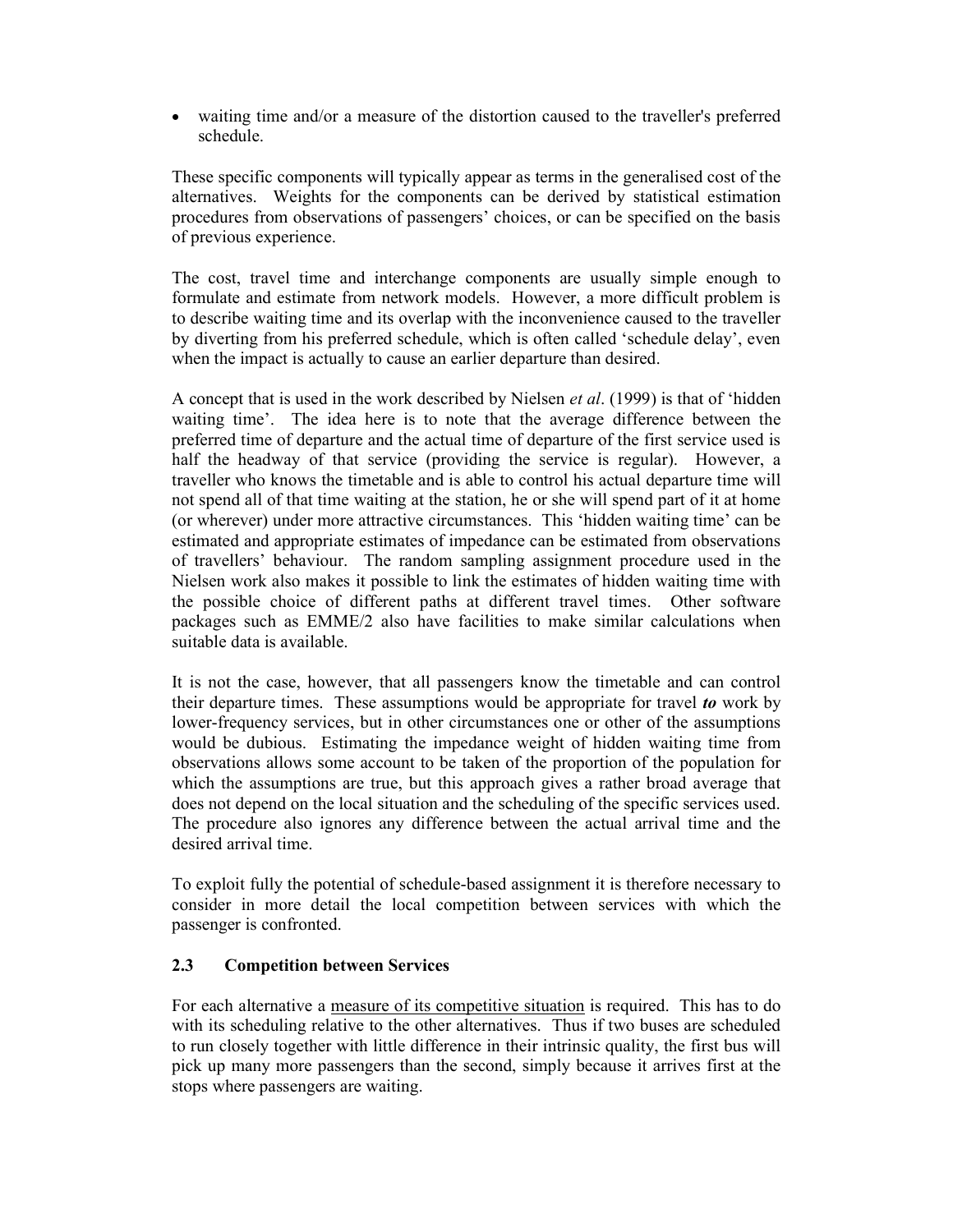Both the competitive situation and the schedule delay / waiting time are affected by variables that have to do with frequency, waiting time, scheduling within the hour etc.. Exactly how these variables should be specified is not clear: one approach is described here that is based on the concept that the waiting time and schedule variables must be specified in the models in ways that help to explain the ways in which travellers choose trains. This approach has been developed for application in the Prolop model mentioned above (Dam and Kieft, 1996) and its associated demand forecasting model ProMiSe (Cohn et al., 1996). The approach is based on the concept that the travelling population is divided into a number of groups with different modes of behaviour. Of course we do not know the relative distribution of these behavioural groups in the population, nor would it be easy to get this distribution from a questionnaire.

Each of three groups is considered in turn. Travel time and interchange variables also form part of the generalised cost; these are assumed to be the same for all groups. For the consideration of the behaviour of these groups, it is assumed that the preferred travel times for each group are distributed uniformly over the time period under consideration.

## Group 1. Don't know timetable

These people just go down to the station and get on the next service. They have no schedule delay, but experience a generalised cost that is equal to the waiting time before the service departs. The number of group 1 people on each service is proportional to the interval before each service.

## Group 2. Departure constrained

These people do know the timetable, but cannot adjust their departure time. They experience a schedule delay that is equal to the interval before the service – they can use this time, perhaps, for some activity that is not highly preferred but is better than waiting, this is the 'hidden waiting time'. The number of them on a given service is proportional to the interval before each service.

#### Group 3. Arrival constrained

These people know the timetable and adjust their departure to get an arrival as close as possible before their appointment. They experience a delay at the arrival end proportional to the interval after their service arrives. The number of group 3 people on each service is proportional to the interval *after the service arrives* at the destination.

| Group | Behaviour             | Generalised Cost                | No. of Passengers                    |
|-------|-----------------------|---------------------------------|--------------------------------------|
|       | Turn-up-and-go        | $\frac{1}{2}$ . intervall wt    | $\propto$ f <sub>1</sub> * interval1 |
|       | Departure constrained | $\frac{1}{2}$ . interval1 . dl1 | $\propto$ f <sub>2</sub> * interval1 |
|       | Arrival constrained   | $\frac{1}{2}$ . interval2 . dl2 | $\propto$ f <sub>3</sub> * interval2 |

The behaviour described above can be summarised in the following Table.

interval is the interval *before* the departure of the service chosen from the departure of the previous service;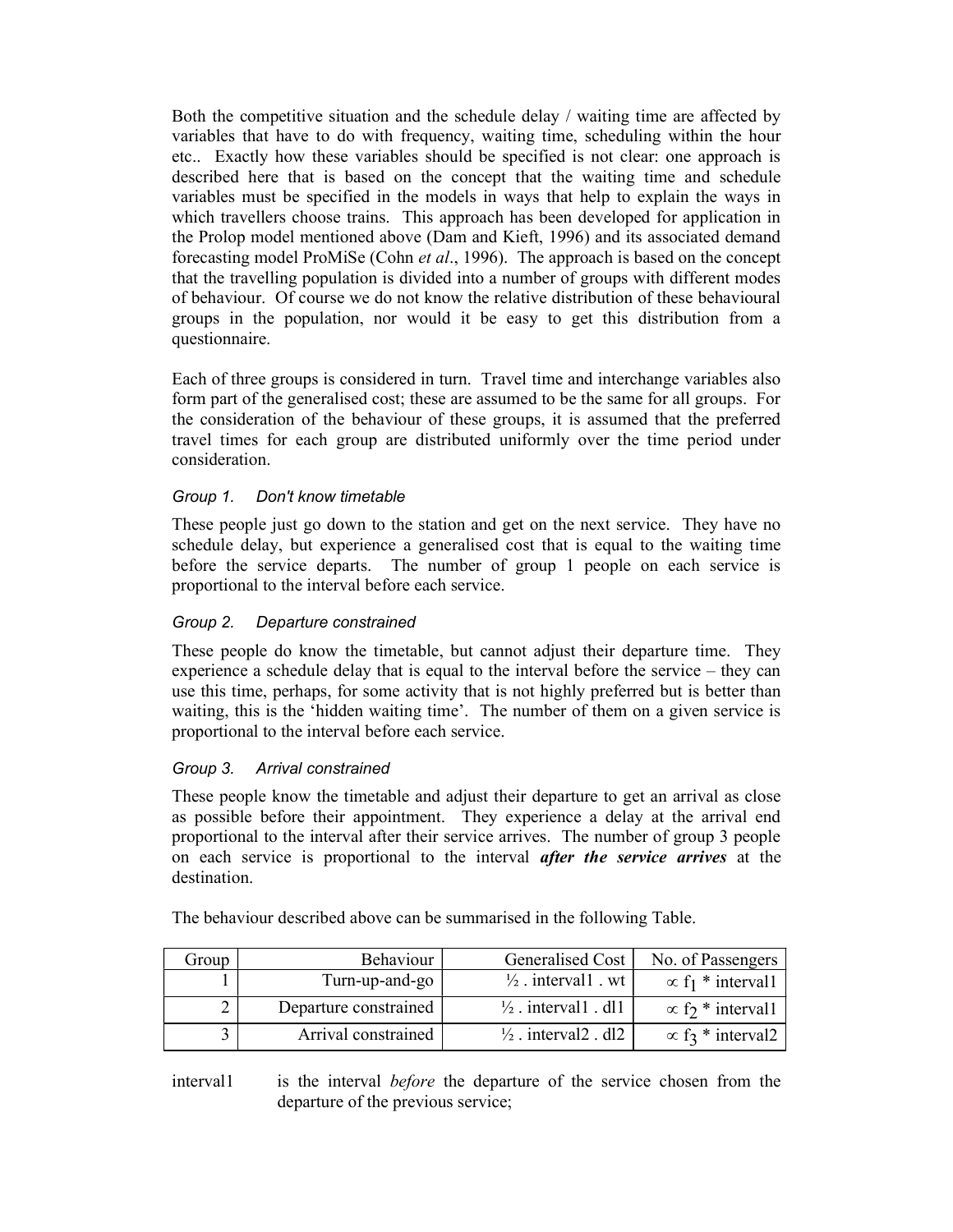| interval <sub>2</sub> | is the interval <i>after</i> the arrival of the service chosen until the arrival of<br>the following service; |  |  |
|-----------------------|---------------------------------------------------------------------------------------------------------------|--|--|
| wt                    | is the (generalised) cost per minute of waiting at the station;                                               |  |  |
| dl1                   | is the cost per minute of having a service leave after you want;                                              |  |  |

dl2 is the cost per minute of having a service arrive before you want; and

 $f_1$ ,  $f_2$  and  $f_3$  are the fractions of the population exhibiting each mode of behaviour.

The generalised cost of each service thus requires additional components which have an average value in the population equal to

$$
\beta_1 \text{ . interval} 1 + \beta_2 \text{ . interval} 2
$$

with  $\beta_1 = \frac{1}{2} \cdot (wt \cdot f_1 + dl \cdot f_2)$  $\beta_2 = \frac{1}{2}$ . dl2. f<sub>3</sub>

It is also necessary to include in the model the intrinsic attraction of the services resulting from the intervals before departure and after arrival, i.e. the mechanism that gives rise to the numbers choosing each alternative stated in the Table. For the work on the Prolop/ProMiSe system, logit models were used and in these models it is possible to arrange that the share of an alternative is proportional to a specific variable by the use of the *logarithm* of that variable in the generalised cost function (Daly, 1982). Again taking the average of the three behavioural groups the terms in the generalised cost function need to be

 $-\beta_3$ . log interval1 –  $\beta_4$ . log interval2

with  $\beta_3 = f_1 + f_3$  $\beta_4$  = f<sub>2</sub>

In deriving estimates of the  $\beta$  coefficients there is a problem that the variables interval1 and interval2 are strongly correlated with their logarithms, so that large amounts of data are necessary to derive separate estimates. With limited data, it will be necessary to make a choice of estimating *either*  $\beta_1$  and  $\beta_2$  or  $\beta_3$  and  $\beta_4$ .

Further types of behaviour can be imagined, of course, but in many cases the generalised cost function extensions set out above will give good approximations to their behaviour too. It is also necessary to keep the model reasonably simple.

For the Prolop/ProMiSe system, models of the form above were estimated from observations of actual train usage. Note that when personal characteristics and travel purpose do not form part of the model specification, the model can be estimated very simply from counts of travellers using competing services. Of course it is interesting to know how these personal characteristics affect behaviour, but to investigate these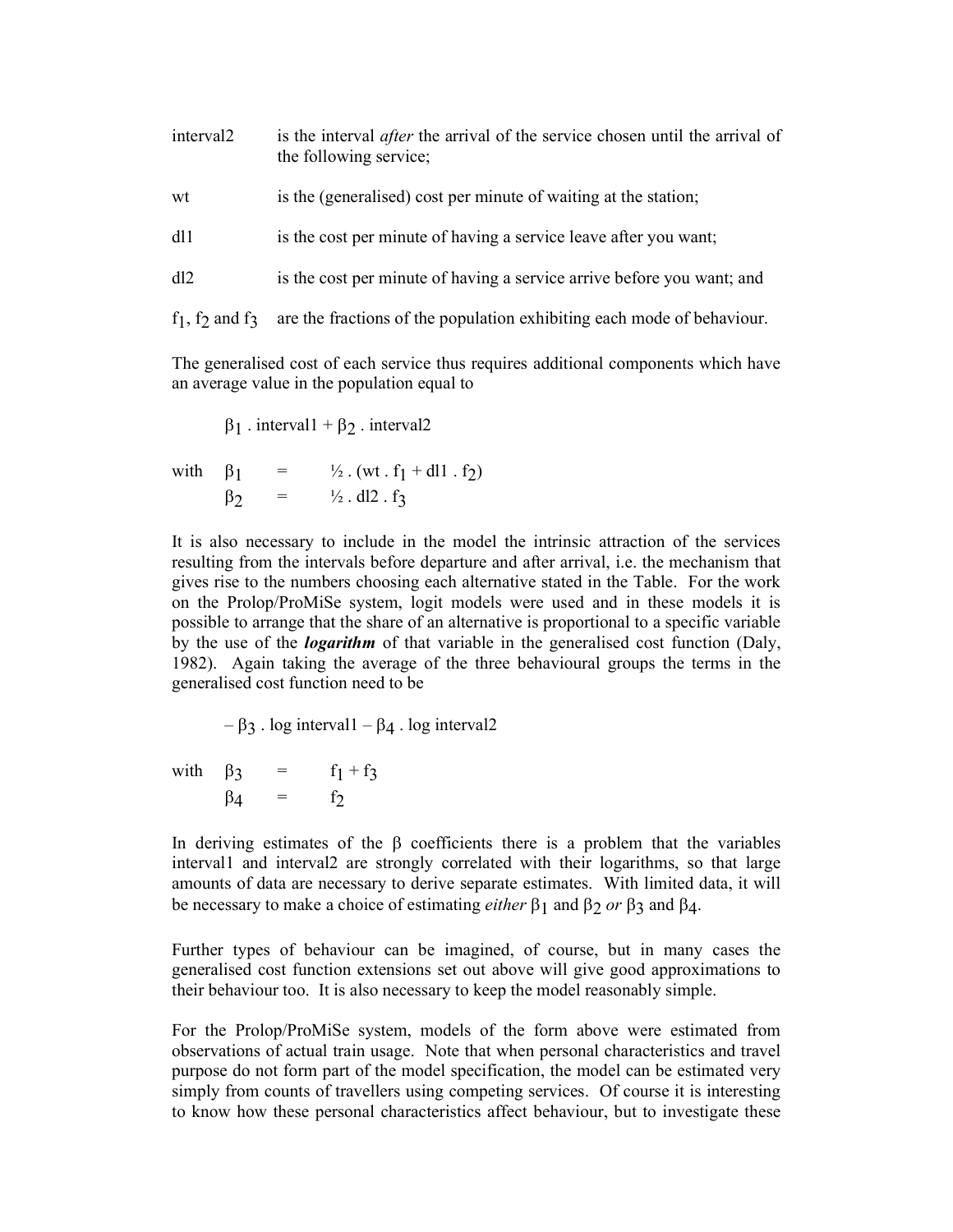influences interview data would be needed. Because of these data limitations,  $\beta_3$  and  $\beta_4$  only were estimated along with the time components of the generalised cost functions. The fare structure used by Netherlands Railways does not discriminate between train types and it was therefore not possible to estimate a coefficient for a fare variable.

The results obtained (given by Dam and Kieft, 1996) are shown in the Table below; however, subsequently further data was collected and improved models have been estimated for the current implementations of the system.

| Coeff      | Variable               | Estimate           | <b>Standard Error</b> | <b>Relative Value</b> |
|------------|------------------------|--------------------|-----------------------|-----------------------|
| ٠          |                        |                    |                       |                       |
|            | Intercity travel time  | 0.0270             | 0.0055                | 1.00                  |
|            | Slow train travel time | 0.0382             | 0.0053                | 1.41                  |
|            | Interchange time       | $0.2 * no$ . ints. | ж                     | 3.08                  |
|            | Number of              | 0.417              | 0.025                 | 15.44                 |
|            | interchanges           |                    |                       |                       |
| $-\beta_3$ | log (interval1)        | 0.721              | 0.047                 |                       |
| $-\beta_4$ | $log$ (interval2)      | 0.186              | 0.043                 |                       |

# Estimated Service Quality Coefficients

\* because of the high correlation between interchange time and the number of interchanges, the assumption was made in this model that 5 minutes of interchange time were equivalent in generalised cost to one interchange.

The estimates made are highly plausible in their relative values and are also statistically significantly different from zero. The model explains 12.9% of the variance in choice of service (McFadden's  $\rho^2$ ) which may be considered satisfactory given the limited nature of the data. Clearly models of this type can be improved by further work and/or better data and, as noted, an improvement has already taken place for the Prolop/ProMiSe system.

In particular, it is possible to add variables to the model. This is of great interest when modelling the competition between competing operators who offer different packages of price, comfort, reliability and speed for services between the same pairs of stations. When suitable data exists, either from user surveys or from stated preference or other interview work, the models can be extended quite simply to take account of further variables in addition to those incorporated to date in the Prolop/ProMiSe system. The model could be further extended to represent choice of class of travel, where this is offered by one or more operators.

# 3. QUALITY OF PUBLIC TRANSPORT SERVICE

In addition to the modelling of choice between alternative paths and services, it is often necessary to measure the quality of the entire public transport system for a journey, for example as input to a mode choice model. When a schedule-based assignment is used, it is necessary to take account of the various alternatives that are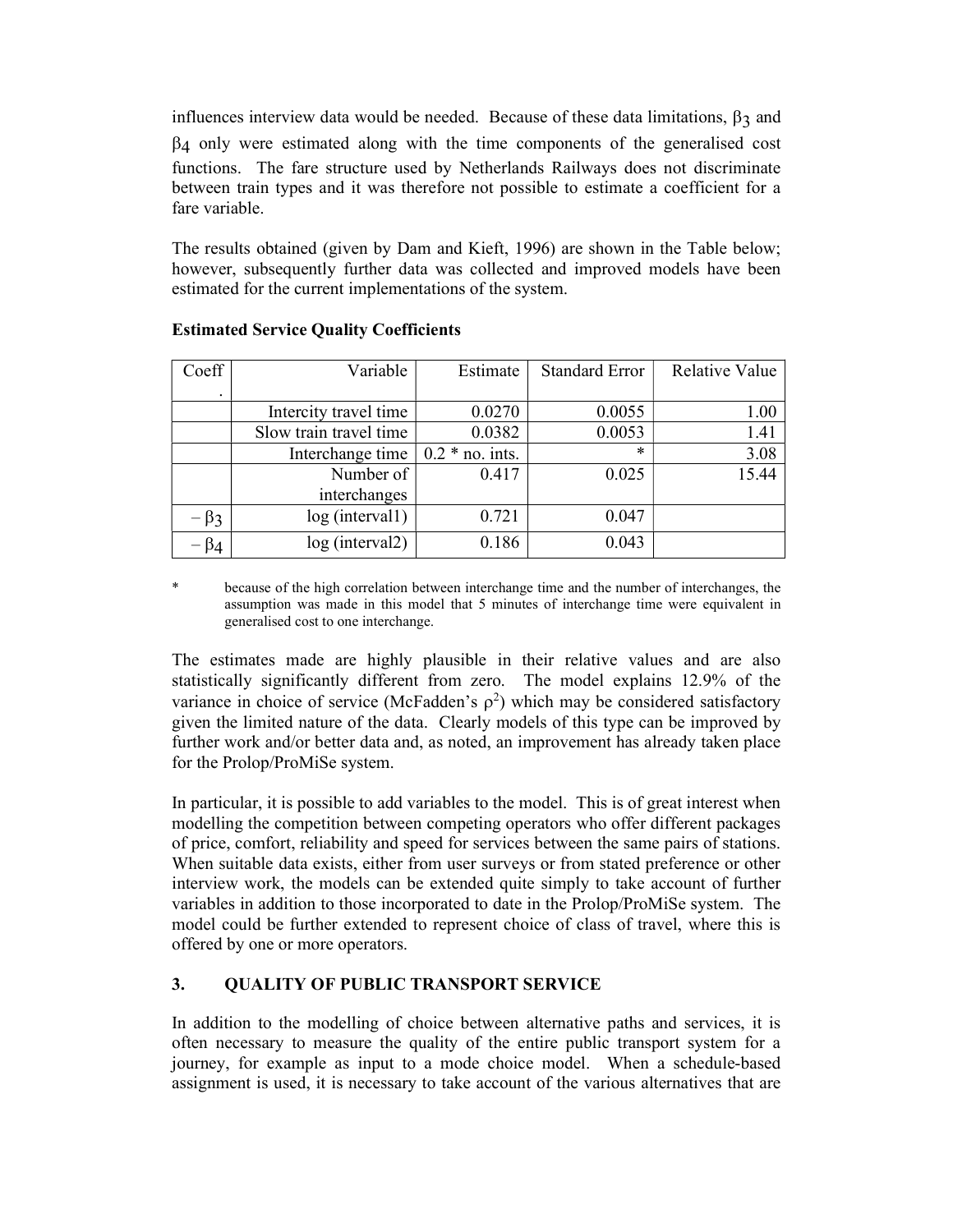used by passengers in order to determine this 'composite' generalised cost. Three alternative specifications can be considered.

The first specification, effectively the method used by most frequency-based assignments, is to define the composite cost to be the generalised cost on the best alternative path. In a schedule-based assignment the equivalent would be the cost of the best vehicle run. An apparently obvious problem is that this method seems to overstate the quality of the public transport system; however, this is not usually serious because the mode choice model can correct for this. More serious in reality is that the additional benefit of services other than the best cannot easily be assessed. A service equally as good as the best clearly gives an advantage in increased frequency, but one that is a few minutes worse should not be considered in the same way. Ultimately an arbitrary criterion is usually adopted, counting services that are within a small amount of the best service as contributing to increased frequency and neglecting the others.

A second specification, used by programs such as EMME/2, is to define the composite cost as the average cost of the competing alternatives, weighted by the fraction of travellers that choose each of the alternatives. Again there are theoretical problems with this approach, in this case arising because of the potential inconsistency between the composite cost measure and the *choice* by passengers among the vehicle run alternatives. The inconsistency takes the form that a generalised cost reduction for one of the services can lead to an increase in the composite cost, obviously giving the potential for nonsensical results. When the model of choice over vehicle runs is of the logit form, it can be shown (see Appendix) that the average fails as a composite cost measure whenever there are alternatives substantially worse than the best; the average can be used in as a composite cost in these circumstances only as an approximation, fixing the choice probabilities to their base values, for example. For other model forms similar problems can arise, whether these affect the specific models employed in EMME/2 is not clear. A model based on sampling, such as the Nielsen et al.  $(1999)$  work, could escape from this inconsistency problem provided the generalised cost used in the mode choice model was the same as that used in the vehicle run choice model.

Theoretical problems can be avoided, when the vehicle run choice model is of the logit form, by using the 'logsum' composite cost (see Appendix) which can be proved to give consistent behaviour in all cases. However, even here there are some problems to be considered, which are more practical in nature. These concern the procedure used to estimate the coefficients of the generalised cost functions to be used in the mode choice and vehicle run choice models.

As was noted in the previous section, the coefficients of a vehicle run choice model can be estimated from quite simple data, perhaps just simple counts of passengers on competing services. However, the logsum from such a model cannot be used directly as the composite cost measure. An obvious defect is that variables may be omitted, for example in the Netherlands Railways case there is no competition on fares, fares do not therefore appear in the service choice model but they obviously do need to be incorporated in a mode choice model. Further, the variables describing frequency appear in the wrong form in this logsum: the greater the interval before the departure of a service, the more likely it is to attract passengers, so the lower the frequency the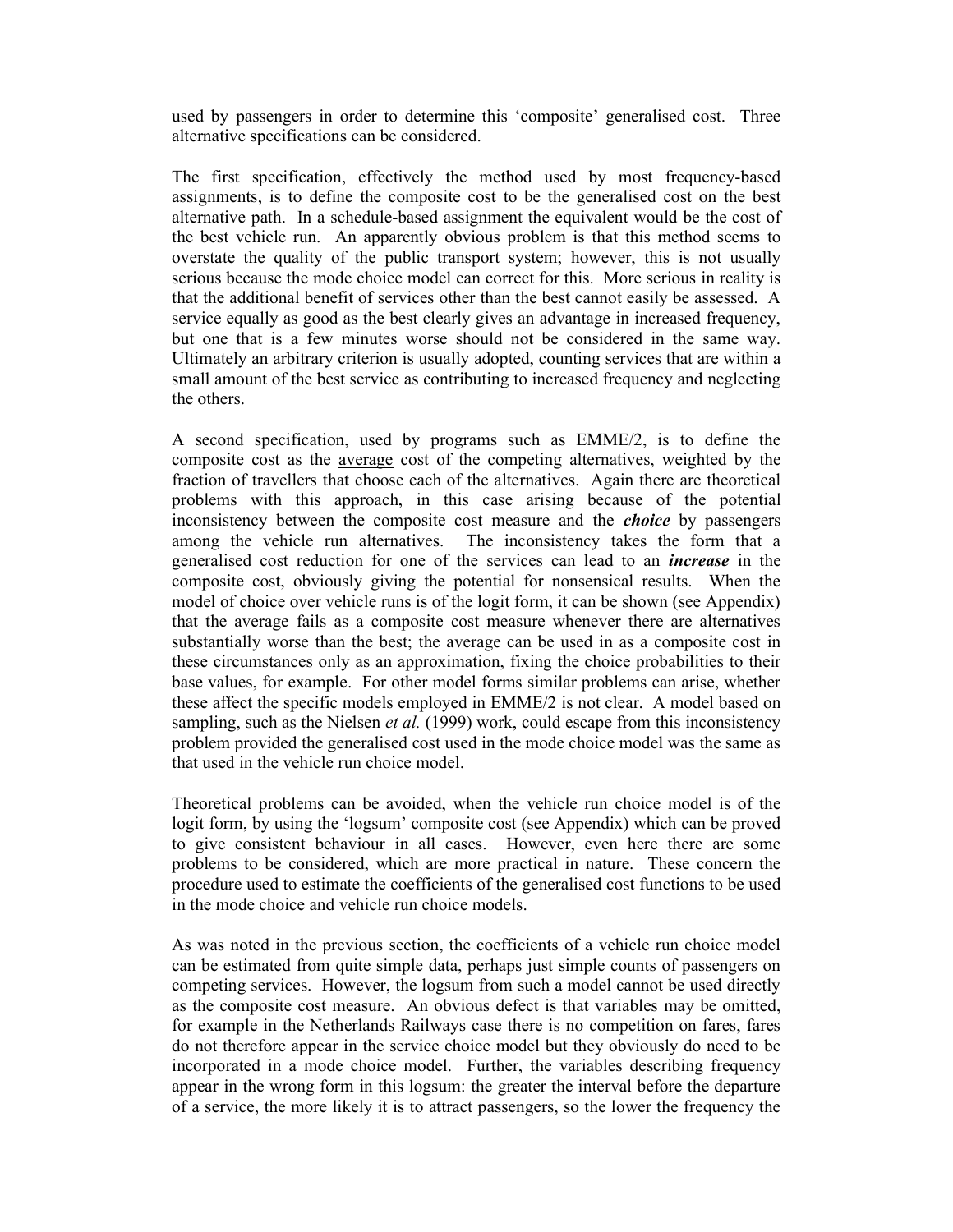lower the 'cost'. In the table of the previous Section, the coefficients of the variables relating to headways have a *negative* sign in the generalised cost, which is incorrect for mode choice modelling although correct in the service choice model. Obviously, for mode choice purposes it is necessary to arrange that lower-frequency services have a higher generalised cost.

The fundamental problem here is that a model predicting only choice among vehicle runs gives a logsum which could differ by an arbitrary amount from the correct generalised cost, since that arbitrary amount can be added to the generalised cost of each of the vehicle runs without changing the choice among them. The correct procedure to solve the problem is to estimate the model of choice among vehicle runs simultaneously with the mode choice model. In this way the coefficients of the generalised cost components can take account of both the choice among vehicle runs and the mode choice issues. However, this type of simultaneous modelling with disparate data sets presents problems of computer processing which can be addressed only by very specialised software.

The calculation of a composite cost measure thus presents a number of difficulties, whichever measure is adopted. Some steps can be taken to reduce these difficulties and analysts need to be aware of the problems and solutions when deriving mode choice and other models on schedule-based assignments.

## 4. SUMMARY and ASSESSMENT OF METHODS

In deciding whether to choose a schedule-based public transport assignment and, if so, which one, the analyst has a number of options, several of which have been reviewed in this paper. It appears that schedule-based assignments are growing in popularity and that more options will be available in the future.

Several methods have been used in practice to generate the path and vehicle run alternatives among which passengers are modelled as choosing. While it is not clear which method is best, it is clear that the very large number of potential alternatives needs to be kept under control. Major commercial packages can play a role here, while sampling approaches also offer considerable potential.

Travellers' underlying preferences for different departure times are not well understood, this presents a limitation on the applicability of schedule-based assignment.

The key variables influencing passengers' choices of vehicle runs can be formulated in generalised cost functions, although these need to be extended from standard forms to take account of scheduling interactions. The coefficients of these functions can be estimated from relatively simple observations. Such a model can be extended to take account of operator competition on price and quality.

Developing composite cost measures summarising the quality of the public transport system over a number of vehicle runs presents some difficulties. The 'logsum' measure is best theoretically but does not solve all of the problems. Sampling approaches are an alternative here but require consistency to be imposed throughout the model.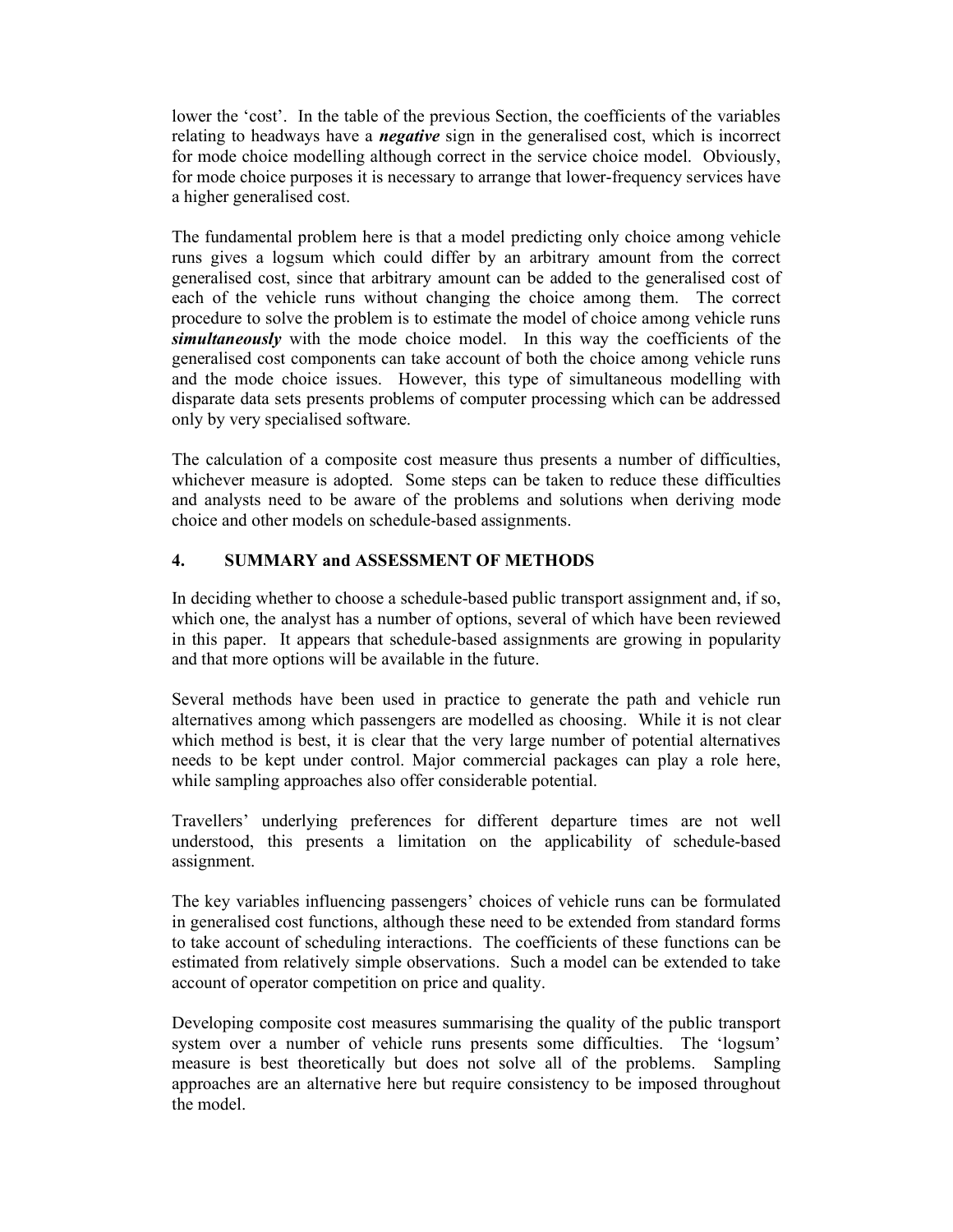The choice of assignment method for any given study requires a balanced judgement to be made. Clearly, low reliability and high frequency of services (e.g. buses in central London) would argue against the use of schedule-based assignments, while low frequencies and a reliance on connections would give the opposite indication. Long-distance and international studies would appear to benefit most from these procedures.

The use of sampling procedures, taking advantage of increasing computer power, is an interesting approach, which also allows more sophisticated descriptions of traveller behaviour, such as distributions of preferences, to be incorporated. However, not all of the problems of these approaches have yet been solved.

In summary, schedule-based assignment appears to offer potential for improving public transport assignment methods. However, clarity about the circumstances under which this method should be applied requires further research and, in particular, practical tests in comparison with frequency-based assignments.

#### References

N. D. Cohn, C. L. Rohr, A. J. Daly, A. Dam, W. Oosterwijk and T. van der Star, 'ProMiSe: Policy-Sensitive Rail Passenger Forecasting for the Netherlands Railways', presented to PTRC European Transport Forum, 1996.

A. Dam and S. Kieft, Toedelingsalgoritme Prolop-model, Report, NSR Marketingonderzoek & Advies, 1996 (in Dutch).

A. J. Daly, 'Estimating Choice Models Containing Attraction Variables', Transportation Research Vol. 16B, 1, 1982.

M. Florian, 'Deterministic Time Table Transit Assignment', presented to PTRC Seminar on National Models, Stockholm, December 1998.

O. A. Nielsen, G. Jovicic and J. M. Petersen, 'A large scale stochastic assignment model for passengers choices under delay and capacity considerations', being presented to PTRC/AET Conference, 1999.

J. M. Petersen 'Assignment model for timetable based systems (TPSchedule)', being presented to PTRC/AET Conference, 1999.

T. van Vuren, G. Hyman and A. J. Daly, 'Modelling Departure Time Choice', presented to Colloquium Vervoersplanologisch Speurwerk, The Hague, 1998.